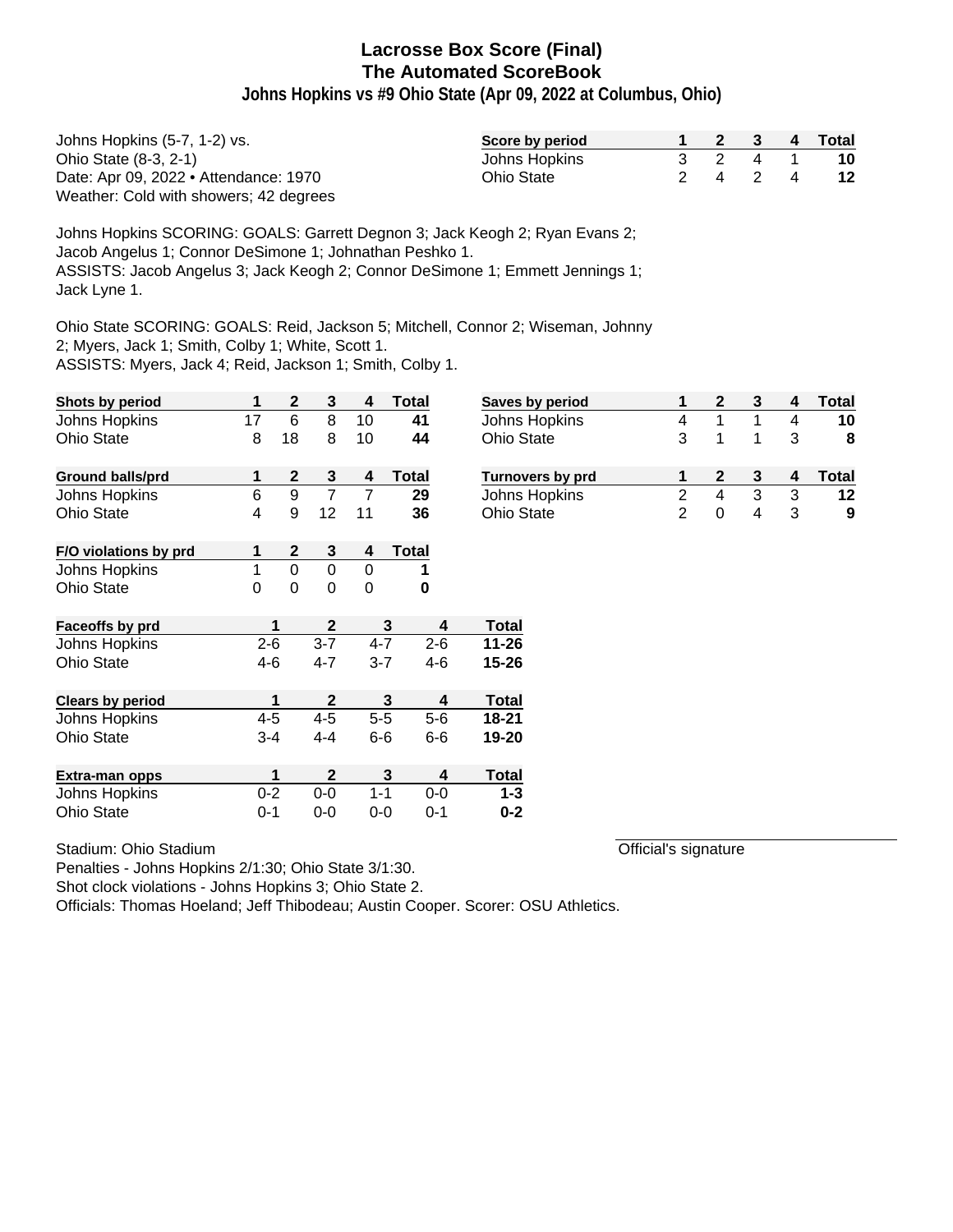**Johns Hopkins vs #9 Ohio State (Apr 09, 2022 at Columbus, Ohio)**

|     | <b>Ohio State</b> |                    |                          |                          |                          |                |                              |                              |                |                          |                          |                |
|-----|-------------------|--------------------|--------------------------|--------------------------|--------------------------|----------------|------------------------------|------------------------------|----------------|--------------------------|--------------------------|----------------|
| Pos | ##                | <b>Player</b>      | G                        | A                        | <b>Pts</b>               |                | Sh SOG GB                    |                              | Face           | ΤО                       | CТ                       | Pens           |
| gk  | 1                 | Wahlund, Skylar    | ۰                        |                          | ٠                        |                | $\blacksquare$               | 4                            |                |                          |                          |                |
| a   | $\overline{2}$    | Myers, Jack        | 1                        | 4                        | 5                        | $\overline{7}$ | $\overline{2}$               | $\overline{2}$               | L.             | 1                        | $\blacksquare$           |                |
| m   | 3                 | Allen, Ari         | ۰                        | ۰                        | $\overline{\phantom{m}}$ | 3              | 1                            | 1                            |                | 1                        | $\blacksquare$           |                |
| a   | 4                 | Smith, Colby       | 1                        | 1                        | $\overline{2}$           | 6              | $\overline{2}$               | $\qquad \qquad \blacksquare$ |                |                          |                          |                |
| a   | 6                 | White, Scott       | 1                        | ÷,                       | 1                        | 6              | $\overline{2}$               | 3                            |                | 1                        | $\blacksquare$           |                |
| m   | 24                | Mitchell, Connor   | $\overline{2}$           | $\overline{\phantom{0}}$ | $\overline{2}$           | 6              | 4                            | 5                            |                | 1                        |                          |                |
| m   | 29                | Reid, Jackson      | 5                        | 1                        | 6                        | 10             | $\overline{7}$               | $\overline{4}$               |                | ۰                        | $\overline{2}$           |                |
| d   | 42                | Gallagher, Tyler   | -                        |                          |                          |                | $\overline{a}$               | 1                            |                | -                        |                          |                |
| d   | 44                | Van Buren, Bobby   | ٠                        |                          |                          |                | ÷,                           | 1                            |                | ä,                       | 1                        |                |
| d   | 52                | Snyder, Jacob      | -                        |                          | ۰                        |                | $\blacksquare$               |                              |                | $\overline{\phantom{a}}$ | $\overline{1}$           |                |
|     |                   | -- Substitutes --  |                          |                          |                          |                |                              |                              |                |                          |                          |                |
|     | 8                 | Cmiel, Connor      |                          |                          |                          |                | $\qquad \qquad \blacksquare$ | 1                            |                | $\overline{\phantom{0}}$ |                          |                |
|     | 11                | Zupicich, Stephen  |                          |                          |                          |                |                              | 1                            |                |                          |                          |                |
|     | 15                | Raney, Carson      | -                        |                          | $\overline{\phantom{a}}$ |                | $\overline{\phantom{a}}$     |                              |                | -                        | $\overline{\phantom{a}}$ |                |
|     | 17                | Ludd, Zach         |                          |                          |                          |                | ۰                            |                              |                |                          |                          |                |
|     | 18                | DiCicco, Trent     | -                        |                          | $\overline{\phantom{a}}$ |                | $\qquad \qquad \blacksquare$ | 2                            | $\overline{a}$ | -                        |                          | $1 - 0.30$     |
|     | 20                | Blanchard, Drew    |                          |                          | $\overline{\phantom{0}}$ |                | $\overline{\phantom{a}}$     |                              | $1 - 1$        |                          |                          |                |
|     | 22                | Wiseman, Johnny    | 2                        | $\overline{a}$           | $\overline{2}$           | 5              | 4                            | $\overline{a}$               |                | -                        | $\overline{\phantom{a}}$ | $\blacksquare$ |
|     | 25                | Pehlke, Mitchell   |                          |                          | ÷                        | 1              | $\overline{\phantom{a}}$     |                              |                | 1                        |                          | ÷              |
|     | 30                | Inacio, Justin     | $\overline{\phantom{a}}$ |                          | $\blacksquare$           |                | $\overline{a}$               | 7                            | 14-25          | 1                        | 1                        |                |
|     | 38                | Langermeier, Greg  | ۰                        |                          | $\overline{\phantom{a}}$ |                | $\overline{\phantom{a}}$     | 3                            |                | $\overline{\phantom{a}}$ |                          | $1 - 0:30$     |
|     | 40                | Hilleary, Carter   |                          |                          |                          |                |                              |                              |                | 1                        |                          | $1 - 0:30$     |
|     | 45                | Marinier, Alex     | ٠                        |                          | $\overline{\phantom{0}}$ |                | $\overline{\phantom{a}}$     | 1                            |                | ۰                        |                          |                |
|     | 50                | Riss, Evan         | ٠                        |                          |                          |                |                              |                              |                | $\overline{\phantom{a}}$ |                          |                |
|     |                   | Totals             | 12                       | 6                        | 18                       | 44             | 22                           | 36                           | 15-26          | 9                        | 5                        | $3 - 1:30$     |
|     |                   |                    |                          |                          |                          |                |                              |                              |                |                          |                          |                |
| ##  |                   | <b>Goalkeepers</b> | <b>Minutes</b>           | GA                       |                          | W/L            |                              | <b>Saves</b>                 |                |                          |                          |                |

| Win-Wahlund, Skylar (4-1). |  |
|----------------------------|--|

1 Wahlund, Skylar 60:00 10 W 8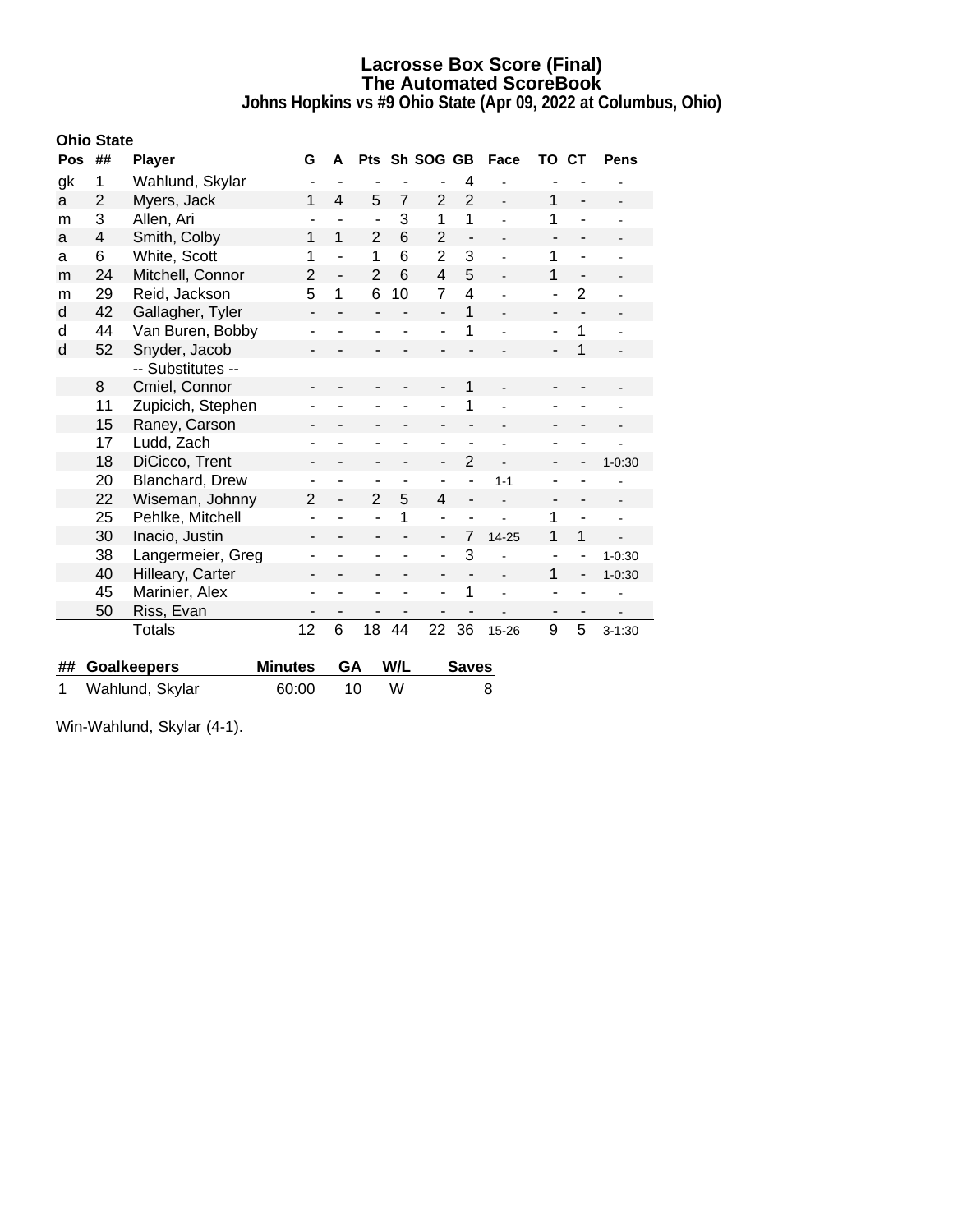**Johns Hopkins vs #9 Ohio State (Apr 09, 2022 at Columbus, Ohio)**

|     | <b>Johns Hopkins</b> |                        |                              |                          |                         |                          |                          |                          |                |                              |                              |            |
|-----|----------------------|------------------------|------------------------------|--------------------------|-------------------------|--------------------------|--------------------------|--------------------------|----------------|------------------------------|------------------------------|------------|
| Pos | ##                   | <b>Player</b>          | G                            | A                        | <b>Pts</b>              |                          |                          | Sh SOG GB<br>Face        |                | TO                           | <b>CT</b>                    | Pens       |
| a   | 3                    | <b>Connor DeSimone</b> | 1                            | 1                        | $\overline{2}$          | 6                        | 4                        | $\blacksquare$           |                |                              |                              |            |
| m   | 4                    | Jack Keogh             | $\overline{2}$               | $\overline{2}$           | $\overline{\mathbf{4}}$ | $\overline{7}$           | 3                        | $\overline{\phantom{a}}$ | L.             | $\qquad \qquad \blacksquare$ | $\qquad \qquad \blacksquare$ |            |
| gk  | 8                    | Josh Kirson            | $\overline{\phantom{a}}$     | ÷,                       | $\overline{a}$          |                          | $\overline{\phantom{a}}$ | 3                        |                | $\qquad \qquad \blacksquare$ | ۰                            |            |
| d   | 18                   | Scott V. Smith         | $\overline{\phantom{a}}$     |                          | ۰                       |                          | $\overline{\phantom{0}}$ | $\overline{2}$           |                | $\overline{2}$               | $\overline{a}$               |            |
| а   | 23                   | Jacob Angelus          | 1                            | 3                        | $\overline{4}$          | 4                        | $\overline{2}$           | 1                        |                | 1                            | ÷,                           |            |
| d   | 31                   | Owen McManus           | $\qquad \qquad \blacksquare$ | $\overline{\phantom{0}}$ | -                       | $\overline{\phantom{a}}$ | ÷,                       | $\overline{\phantom{0}}$ |                | $\overline{\phantom{a}}$     | $\overline{\phantom{0}}$     |            |
| a   | 32                   | Joey Epstein           | ٠                            | $\overline{a}$           | $\overline{a}$          | $\overline{2}$           | ä,                       | ÷.                       |                | ٠                            |                              |            |
| а   | 40                   | Garrett Degnon         | 3                            | $\overline{\phantom{a}}$ | 3                       | 11                       | 4                        | 1                        |                | 1                            |                              |            |
| d   | 44                   | <b>Beaudan Szuluk</b>  |                              | ۰                        | $\overline{a}$          |                          | $\overline{a}$           | 1                        |                | $\overline{\phantom{a}}$     |                              | $1 - 0:30$ |
| m   | 51                   | Johnathan Peshko       | 1                            |                          | 1                       | 3                        | $\overline{2}$           | L.                       |                | 1                            |                              |            |
|     |                      | -- Substitutes --      |                              |                          |                         |                          |                          |                          |                |                              |                              |            |
|     | 6                    | <b>Emmett Jennings</b> | $\qquad \qquad \blacksquare$ | 1                        | 1                       | $\overline{a}$           | $\overline{\phantom{0}}$ | $\overline{2}$           |                | $\qquad \qquad \blacksquare$ |                              |            |
|     | 9                    | <b>Brendan Grimes</b>  |                              |                          | $\overline{a}$          | 1                        | L,                       | 1                        |                | $\blacksquare$               |                              |            |
|     | 12                   | <b>Brett Martin</b>    | -                            | $\overline{\phantom{0}}$ | -                       | ÷,                       | $\overline{\phantom{0}}$ | $\overline{2}$           | ä,             | $\qquad \qquad \blacksquare$ | 1                            |            |
|     | 19                   | <b>Stuart Phillips</b> | ۰                            |                          | ÷                       | 1                        | 1                        | $\overline{2}$           |                | 1                            | ä,                           |            |
|     | 20                   | Jakson Raposo          | $\blacksquare$               |                          | ۰                       |                          | $\overline{\phantom{0}}$ | $\overline{\phantom{a}}$ |                | 1                            | $\overline{a}$               |            |
|     | 27                   | <b>Brady Keneally</b>  | ۳                            | ÷                        | ۰                       |                          | ÷,                       |                          |                | $\overline{\phantom{a}}$     | ÷                            |            |
|     | 28                   | Jack Lyne              |                              | 1                        | 1                       |                          | ÷,                       | 3                        |                | $\overline{\phantom{0}}$     | 1                            |            |
|     | 30                   | <b>Tyler Dunn</b>      | ٠                            | L,                       | L,                      |                          | ä,                       | ÷,                       | $1 - 2$        | $\blacksquare$               | L,                           |            |
|     | 33                   | Casey McDermott        | -                            |                          | -                       |                          | -                        | $\overline{\phantom{0}}$ |                | $\overline{\phantom{0}}$     | $\overline{\phantom{0}}$     |            |
|     | 34                   | <b>Brandon Shure</b>   | ۰                            |                          | ۰                       |                          | ۰                        | ۰                        |                | ۰                            | ۰                            |            |
|     | 35                   | Logan Callahan         | $\qquad \qquad \blacksquare$ | $\overline{\phantom{a}}$ | $\overline{a}$          |                          | $\overline{\phantom{0}}$ | 1                        | $1 - 3$        | $\overline{\phantom{a}}$     | $\overline{\phantom{a}}$     |            |
|     | 37                   | <b>Jake Lilly</b>      | ÷,                           |                          | ÷,                      |                          | $\overline{a}$           | 1                        |                | ۳                            |                              |            |
|     | 39                   | <b>Matt Narewski</b>   | $\overline{\phantom{0}}$     | $\overline{\phantom{a}}$ | ۰                       | ۳                        | $\overline{\phantom{a}}$ | $\overline{7}$           | $9 - 21$       | $\overline{\phantom{a}}$     | 1                            | $1 - 1:00$ |
|     | 42                   | <b>Jared Fernandez</b> | $\blacksquare$               | ä,                       | ÷                       | ä,                       | ÷,                       | ä,                       |                | $\overline{\phantom{a}}$     |                              |            |
|     | 49                   | Ryan Evans             | $\overline{2}$               | $\overline{\phantom{0}}$ | $\overline{2}$          | 6                        | $\overline{2}$           | $\overline{\phantom{a}}$ | $\blacksquare$ | $\qquad \qquad \blacksquare$ | $\overline{\phantom{a}}$     |            |
|     | 77                   | Hunter Jaronski        | $\overline{\phantom{a}}$     |                          | ۰                       |                          | L,                       | 1                        |                | 1                            | $\overline{\phantom{a}}$     |            |
|     | 88                   | <b>Blake Rodgers</b>   |                              |                          | ÷,                      |                          | $\overline{a}$           | 1                        |                |                              | 1                            |            |
|     |                      | <b>Totals</b>          | 10                           | 8                        | 18                      | 41                       | 18                       | 29                       | $11 - 26$      | 12                           | 4                            | $2 - 1:30$ |
| ##  |                      | <b>Goalkeepers</b>     | <b>Minutes</b>               | GA                       |                         | W/L                      |                          | <b>Saves</b>             |                |                              |                              |            |
| 8   |                      | <b>Josh Kirson</b>     | 60:00                        |                          | 12                      | L                        |                          |                          | 10             |                              |                              |            |

Loss-Josh Kirson (5-7).